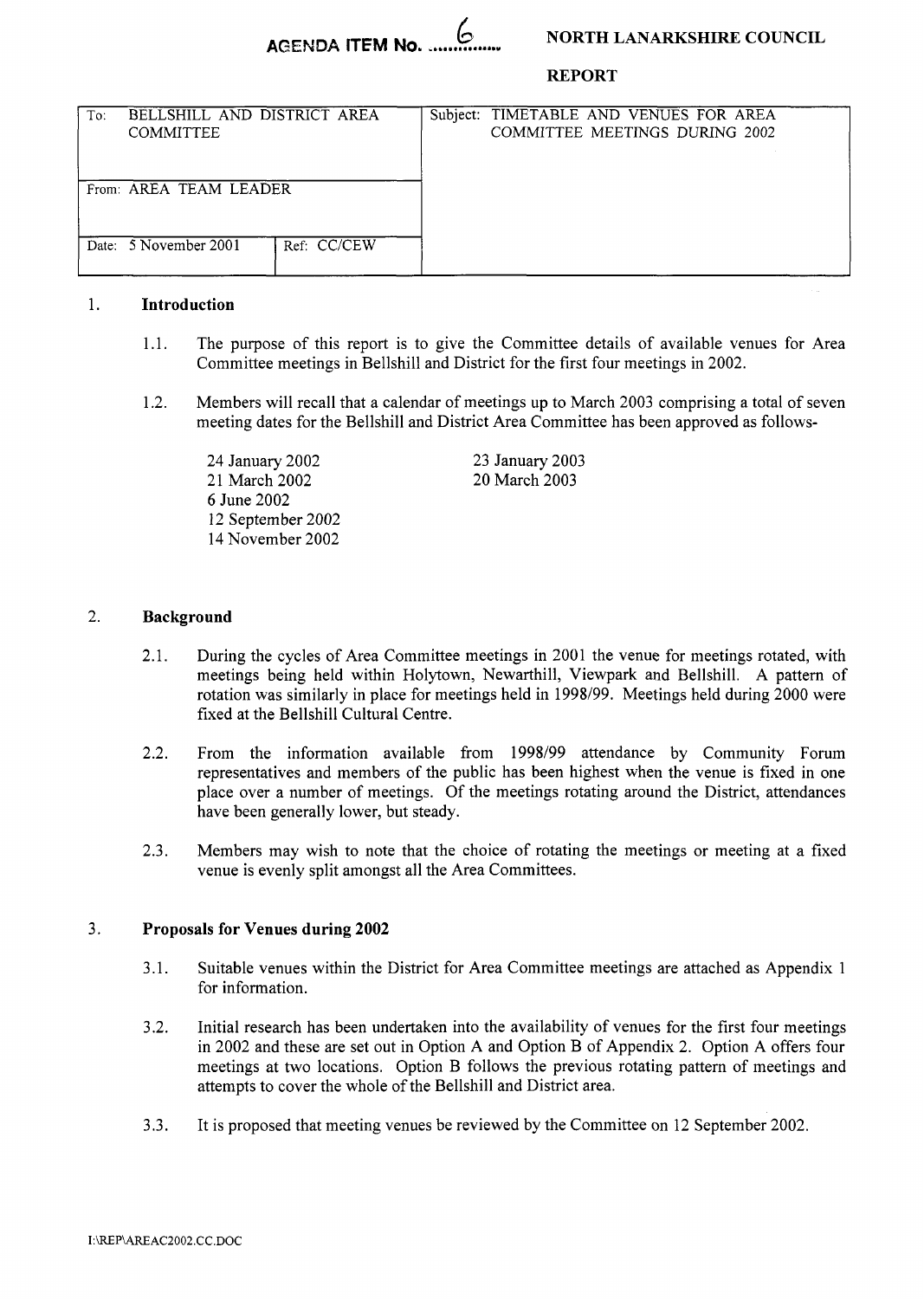#### <span id="page-1-0"></span>4. **Recommendations**

- 4.1. It is recommended that the Committee:-
	- (a) Consider the content of this report and attachments;
	- (b) Agree to a schedule of venues from those listed in Appendices 1 and *2;*
	- (c) Authorise the Director of Administration to arrange the agreed venues for meetings during 2002, and
	- (d) Otherwise note the contents of this report.

**Area Team Leader** 

avici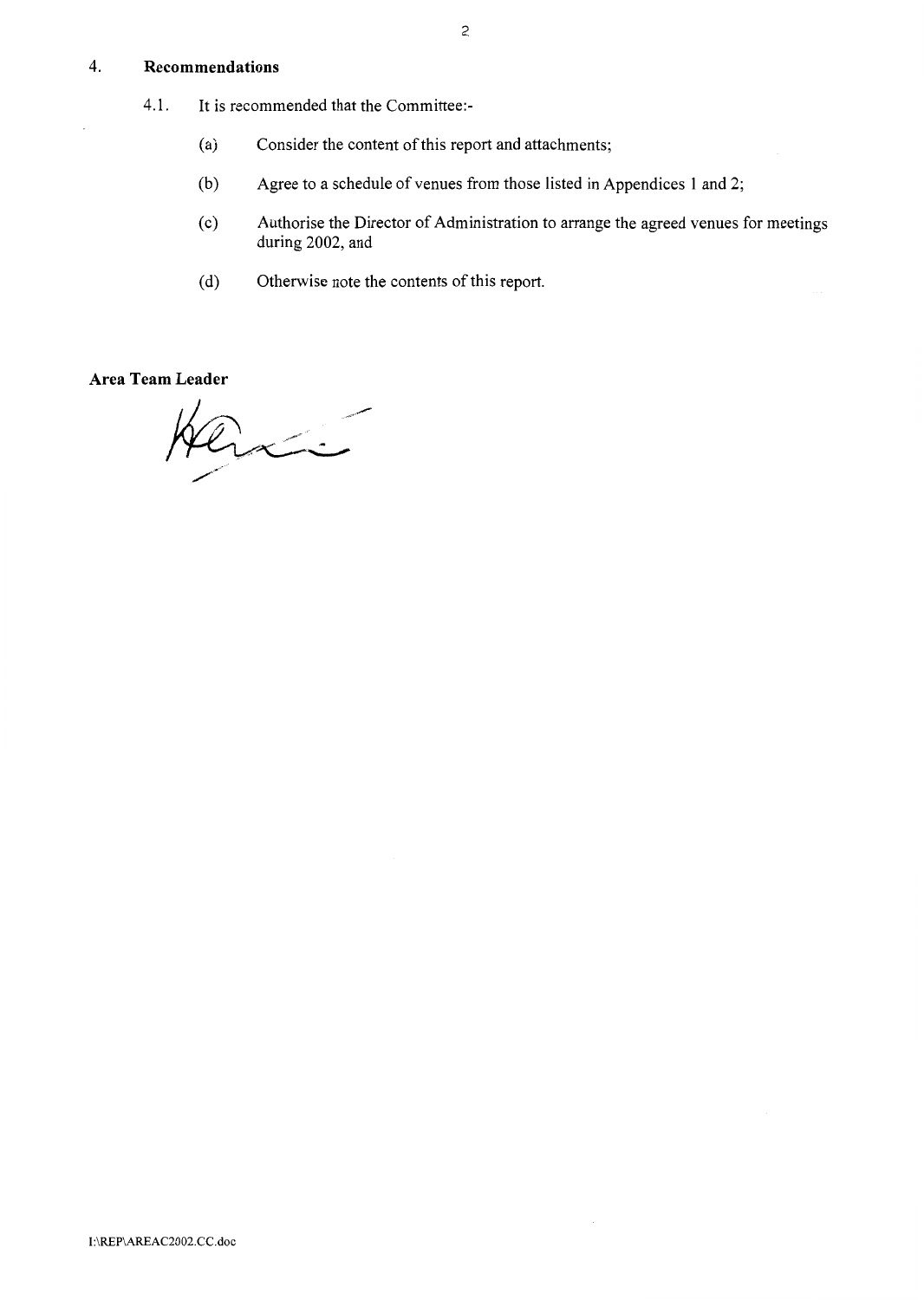$\sim$ 

### **VENUES FOR BELLSHILL AND DISTRICT AREA COMMITTEE**

| St Gabriel's Primary             | OK for use on a Thursday night between 6.30 pm and 9 pm                                               |
|----------------------------------|-------------------------------------------------------------------------------------------------------|
| Sir Matt Busby Centre            | OK for use on a Thursday night between 6.30 pm and 9 pm                                               |
| Lawmuir Primary                  | OK for use on a Thursday night between 6.30 pm and 9 pm                                               |
| Frank Ferguson Centre            | OK for use on a Thursday night between 6.30 pm and 9 pm                                               |
| <b>Holytown Community Centre</b> | OK for use on a Thursday night between 6.30 pm and 9 pm                                               |
| Brannock High School             | OK for use on a Thursday night between 6.30 pm and 9 pm                                               |
| Newarthill Community Centre      | OK for use on a Thursday night between 6.30 pm and 9 pm                                               |
| Bellshill Academy                | OK for use on a Thursday night between 6.30 pm and 9 pm                                               |
| Bellshill Cultural Centre        | OK for use on a Thursday night between 6.30 pm and 9 pm<br>(unavailable 24 January and 21 March 2002) |

 $\sim$